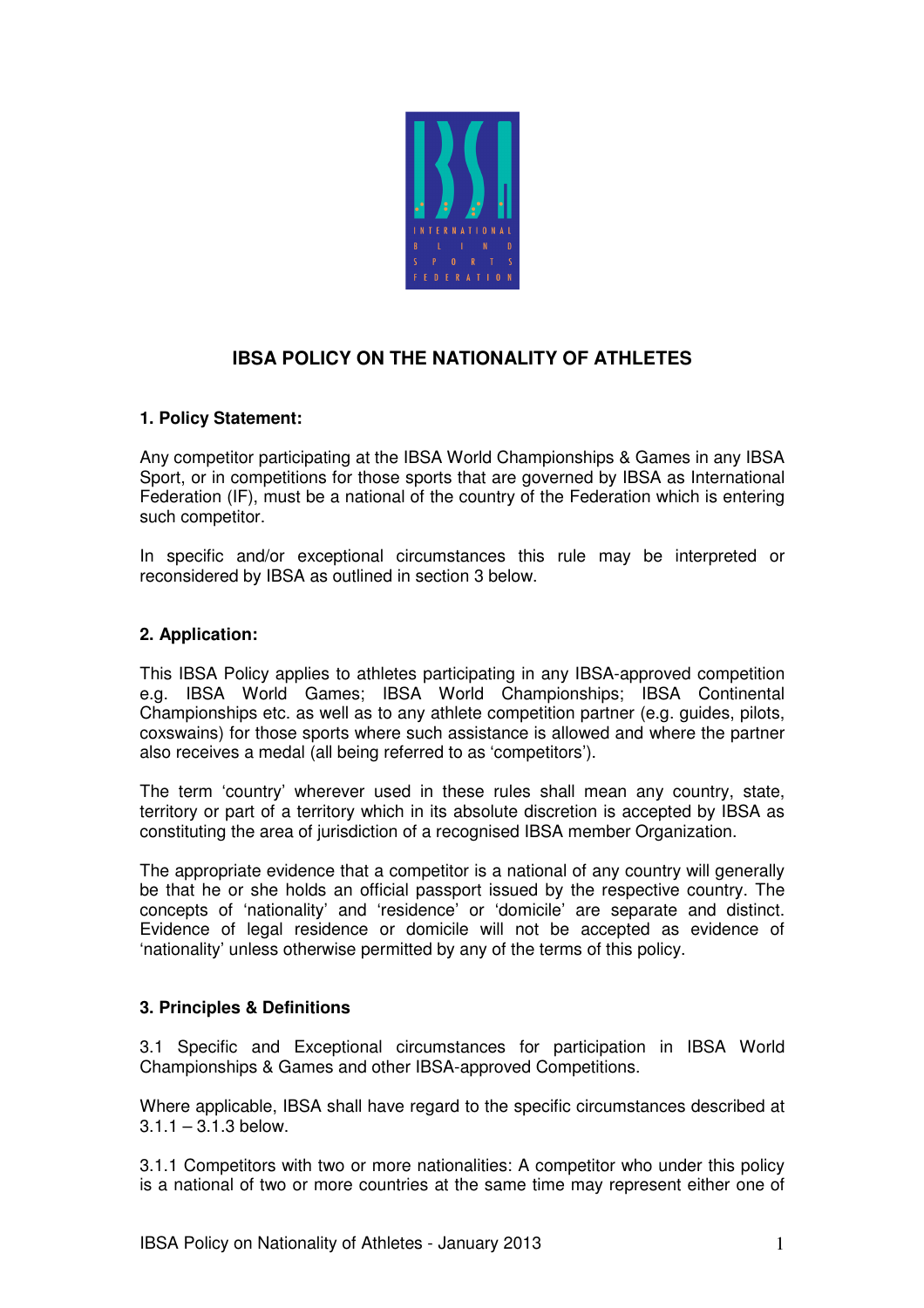them, as he/she may elect. However, after having represented one of the countries that he/she would be eligible for under this policy in either IBSA World Competitions or in Continental or Regional Games or in World or Regional Championships recognised by the relevant IF he/she may not represent another country (unless he/she meets the conditions set forth in paragraph 3.1.2 below).

3.1.2 Competitors changing or acquiring a new nationality: This section applies to a competitor who has represented one country in the IBSA World Championships & Games or in other IBSA-approved Competitions, such as Continental or Regional Games, or in World or Regional Championships recognised by the relevant IF (being a country for which that competitor is deemed eligible under this policy) and who subsequently changes his/her nationality or acquires a new nationality, or who holds two or more IBSA recognised nationalities simultaneously and wishes to change the country he/she represents to one of his/her other existing nationalities. In such circumstances, the competitor may participate in IBSA-approved competitions, representing his/her new country, provided that a waiting period of at least three (3) years has passed since the competitor last represented his/her former country. This waiting period may be reduced or eliminated by IBSA, with the agreement of the respective IBSA Member Federation of the competitor's former country and his new country. IBSA will take a decision to reduce the 'waiting period' based on the merits of each application, on a case-by-case basis.

3.1.3 Statelessness: IBSA will have regard to the plight of stateless persons (as that phrase is understood in international law and more specifically defined in the UN Convention on the Reduction of Statelessness, the 1951 UN Convention Relating to the Status of Refugees and the 1967 Protocol Relating to the Status of Refugees). IBSA will determine the eligibility requirements of any athlete deemed to be a stateless person.

3.1.4 Exceptional circumstances: Where a competitor objects to the nationality attributed to him or her under the above rules and only where genuine exceptional circumstances exist, or in circumstances not fully covered by the above rules, a competitor may apply to IBSA for a ruling on his or her nationality. On such an application, IBSA may take all decisions of a general or individual nature with regard to issues resulting from nationality, citizenship, domicile or residence of any competitor, including the duration of any waiting period or any other requirements or conditions. Any such decision shall be made in consultation with the respective IF governing the sport.

3.2 Nationality requirements for participation in sports governed by an IF (not IBSA).

3.2.1 IBSA recognized multi-sport competitions: In Regional Games or in any other multi-sport competition recognized by IBSA, the respective IF nationality rules apply for competitors in those sports that are not governed by IBSA, unless the provisions of section 4 apply.

#### **4. Procedures**

4.1 Any application for a consideration under 'specific or exceptional circumstances' shall be submitted to IBSA by the respective IBSA Member Federation that wishes to enter the competitor into competition. The application should be made at least six months in advance of the relevant competition, and shall be accompanied by all relevant evidence and/or by any other documentation as required by IBSA. This may include, but is not limited to, evidence of support from the IBSA Member Federation